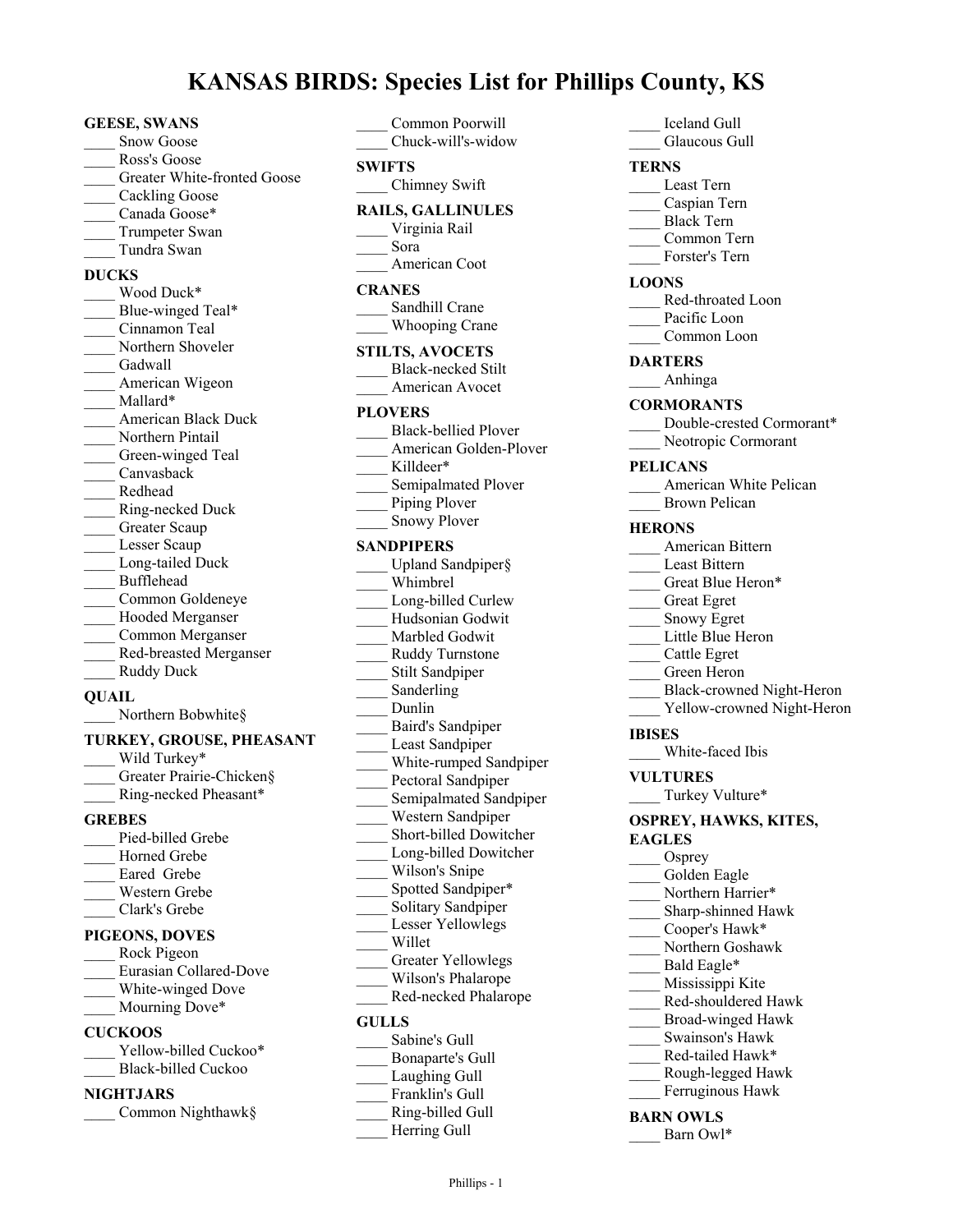## **OWLS**

- \_\_\_\_ Eastern Screech-Owl Great Horned Owl\* \_\_\_\_ Snowy Owl \_\_\_\_ Burrowing Owl Barred Owl Long-eared Owl\* Short-eared Owl
- Northern Saw-whet Owl

## **KINGFISHERS**

\_\_\_\_ Belted Kingfisher

## **WOODPECKERS**

Red-headed Woodpecker\* Red-bellied Woodpecker§ Yellow-bellied Sapsucker Downy Woodpecker\* Hairy Woodpecker\* Northern Flicker\*

#### **FALCONS**

American Kestrel\* \_\_\_\_ Merlin Peregrine Falcon Prairie Falcon

### **FLYCATCHERS**

Great Crested Flycatcher\* Western Kingbird\* Eastern Kingbird\* Scissor-tailed Flycatcher \_\_\_\_ Olive-sided Flycatcher \_\_\_\_ Eastern Wood-Pewee Yellow-bellied Flycatcher \_\_\_\_ Alder Flycatcher Willow Flycatcher Least Flycatcher Eastern Phoebe\* Say's Phoebe\*

#### **VIREOS**

- Bell's Vireo§ Yellow-throated Vireo \_\_\_\_ Blue-headed Vireo Warbling Vireo\*
- \_\_\_\_ Red-eyed Vireo

## **SHRIKES**

Loggerhead Shrike\* \_\_\_\_ Northern Shrike

#### **JAYS, MAGPIES, CROWS**

- Pinyon Jay Blue Jay\* Black-billed Magpie\*
- American Crow\*

# **CHICKADEES, TITMICE**

Black-capped Chickadee\* \_\_\_\_ Tufted Titmouse

## **LARKS**

Horned Lark\*

# **SWALLOWS**

- Bank Swallow Tree Swallow
- N. Rough-winged Swallow\*
- Purple Martin
- Barn Swallow\*
	- Cliff Swallow\*

### **KINGLETS**

\_\_\_\_ Ruby-crowned Kinglet Golden-crowned Kinglet

### **WAXWINGS**

\_\_\_\_ Cedar Waxwing

#### **NUTHATCHES**

\_\_\_\_ Red-breasted Nuthatch White-breasted Nuthatch\*

#### **CREEPERS**

\_\_\_\_ Brown Creeper

## **GNATCATCHERS**

\_\_\_\_ Blue-gray Gnatcatcher

#### **WRENS**

- \_\_\_\_ Rock Wren
- House Wren\*
- Winter Wren
- Sedge Wren
- \_\_\_\_ Marsh Wren \_\_\_\_ Carolina Wren

### **THRASHERS**

- Gray Catbird§
- Brown Thrasher\*
- \_\_\_\_ Sage Thrasher
- Northern Mockingbird

## **STARLINGS**

European Starling\*

## **THRUSHES**

- Eastern Bluebird§
- \_\_\_\_ Mountain Bluebird
- \_\_\_\_ Townsend's Solitaire
- \_\_\_\_ Swainson's Thrush
- \_\_\_\_ Hermit Thrush
- American Robin\*

#### **OLD WORLD SPARROWS** House Sparrow\*

# **PIPITS**

| - - - - - - |                 |
|-------------|-----------------|
|             | American Pipit  |
|             | Sprague's Pipit |

#### **FINCHES**

- House Finch\*
- Purple Finch
- \_\_\_\_ Common Redpoll
- \_\_\_\_ Red Crossbill Pine Siskin\*
- American Goldfinch\*

## **LONGSPURS**

\_\_\_\_ Lapland Longspur

Phillips - 2

\_\_\_\_ Chestnut-collared Longspur Snow Bunting

#### **SPARROWS**

- Cassin's Sparrow
- Grasshopper Sparrow\*
- Lark Sparrow\*
- Lark Bunting\*
- \_\_\_\_ Chipping Sparrow
- Clay-colored Sparrow
- Field Sparrow\*
- \_\_\_\_ Fox Sparrow
- American Tree Sparrow
- Dark-eyed Junco
- White-crowned Sparrow
- Golden-crowned Sparrow
	- Harris's Sparrow
- White-throated Sparrow
- Vesper Sparrow
- \_\_\_\_ Baird's Sparrow
- \_\_\_\_ Savannah Sparrow
- Song Sparrow
- Lincoln's Sparrow
- Swamp Sparrow
- Spotted Towhee

#### **CHATS**

Yellow-breasted Chat

### **BLACKBIRDS, ORIOLES**

- Yellow-headed Blackbird
- \_\_\_\_ Bobolink
- \_\_\_\_ Eastern Meadowlark
- Western Meadowlark\* Orchard Oriole\*

Baltimore Oriole\* Red-winged Blackbird\* Brown-headed Cowbird\*

\_\_\_\_ Rusty Blackbird \_\_\_\_ Brewer's Blackbird Common Grackle\* \_\_\_\_ Great-tailed Grackle

Northern Waterthrush Black-and-white Warbler Orange-crowned Warbler Nashville Warbler \_\_\_\_ Common Yellowthroat \_\_\_\_ American Redstart Northern Parula Magnolia Warbler Bay-breasted Warbler Yellow Warbler\* \_\_\_\_ Blackpoll Warbler Yellow-rumped Warbler Wilson's Warbler **GROSBEAKS, BUNTINGS** Northern Cardinal§ \_\_\_\_ Rose-breasted Grosbeak Black-headed Grosbeak\*

**WARBLERS**